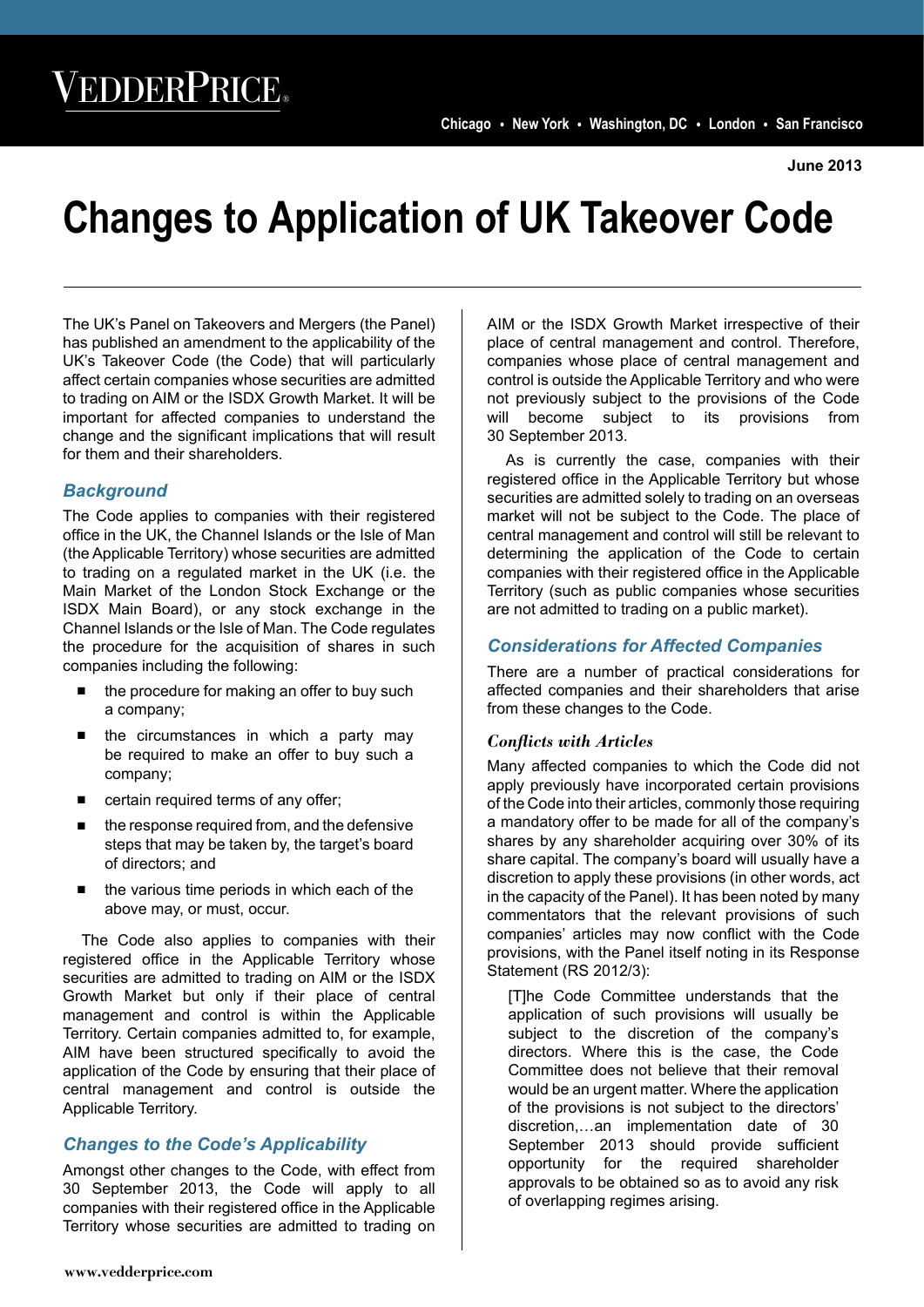Unfortunately, this does not clarify the position for those companies whose shareholders may not wish to pass a resolution to amend their articles.

Where conflicts do arise, directors will no longer have the power to enforce the relevant provisions of the articles as they see fit. The Code is given statutory effect, in the UK by the Companies Act 2006, and compliance with its provisions as enforced by the Panel is mandatory at all times. Directors are likely to have to disregard any conflicting provisions in the company's articles, as to enforce them in deference to the requirements of the Code could constitute a breach of the directors' duties to the company. Affected companies are advised to review their existing articles of association before 30 September 2013 and remove any provisions that may conflict with the Code.

#### *Acquisitions of Further Securities*

Rule 9 of the Code requires any person who acquires securities that carry 30% or more of the voting rights of a company, or who holds between 30% and 50% of the voting rights of a company and acquires any further voting rights, to make an offer for the entire issued share capital of that company. The Code sets out the timetable and certain specified terms of the offer (such as the minimum price to be offered for the securities). Shareholders in AIM or ISDX Growth Market listed companies that are now, but were not previously, subject to the Code must be aware of this requirement as well as any other provision of the Code that may impact on their dealings in the company's securities.

Any acquisitions of further securities currently contemplated by shareholders in such companies, or that are in progress, that would trigger the requirement for a mandatory offer should be completed before 30 September 2013. After 30 September 2013, shareholders must not acquire any further securities that take them over the 30% threshold, and shareholders who hold between 30% and 50% of a company's voting rights must not acquire any further voting rights, without being prepared to make an offer for all of the company's shares.

#### *Concert Parties*

When calculating a shareholder's percentage holding of a company's voting rights there must be included in the calculation any voting rights held by any persons who are acting 'in concert' with the relevant shareholder. Persons are acting 'in concert' where, pursuant to an agreement or understanding (whether formal or informal) they co-operate to obtain or consolidate control (i.e. 30% of the voting rights) of a company, or to frustrate an offer for the company. Certain parties (e.g. group companies, directors and their close relatives and company pension schemes) are deemed to be acting 'in concert' with a company unless the contrary can be shown.

# Case Study

On 1 February 2013 Direct Finance LLC (the Bidder) published its offer to shareholders for the acquisition of the entire issued share capital of RGI International Ltd (RGI), a company incorporated in Guernsey whose shares were admitted to trading on the AIM market. RGI had been structured in such a way so as to ensure that its place of central management and control was outside the Applicable Territory, and as a result the Code did not directly apply to the acquisition of RGI's shares.

However, RGI's articles of association included provisions that incorporated by reference certain provisions of the Code, specifically provisions that prohibited any person from acquiring over 30% of RGI's voting shares unless the board had consented to the acquisition or the procedures for making a mandatory offer for the entire issued share capital of a company as set out in the Code (Rule 9) had first been followed. RGI's board was given the power to interpret the provisions of the Code as applied by its articles and any references to the Panel in the relevant Code provisions were to be interpreted as a reference to RGI's board.

Prior to making its offer the Bidder, along with its concert parties, had acquired over 30% of RGI's shares. As a result, in order for the Bidder to acquire further RGI shares, and for the shares held by the Bidder in excess of the 30% threshold to not be disenfranchised, it was necessary for the Bidder to make an offer for RGI's entire issued share capital. In doing so the Bidder was required to follow those provisions of the Code that governed the making of mandatory offers and to deal with RGI's board as the enforcer of those provisions.

If the same acquisition were to take place after 30 September 2013, then it would be subject to the full provisions of the Code irrespective of RGI's place of central management and control. The application of the Code would be overseen by the Panel. The provisions in RGI's articles that incorporate certain provisions of the Code by reference are applicable at the RGI board's discretion, and the board could not enforce any provisions of the articles that conflicted with those of the Code.

The authors of this article were part of a team of lawyers who advised the Bidder on its successful acquisition of RGI prior to joining Vedder Price LLP.